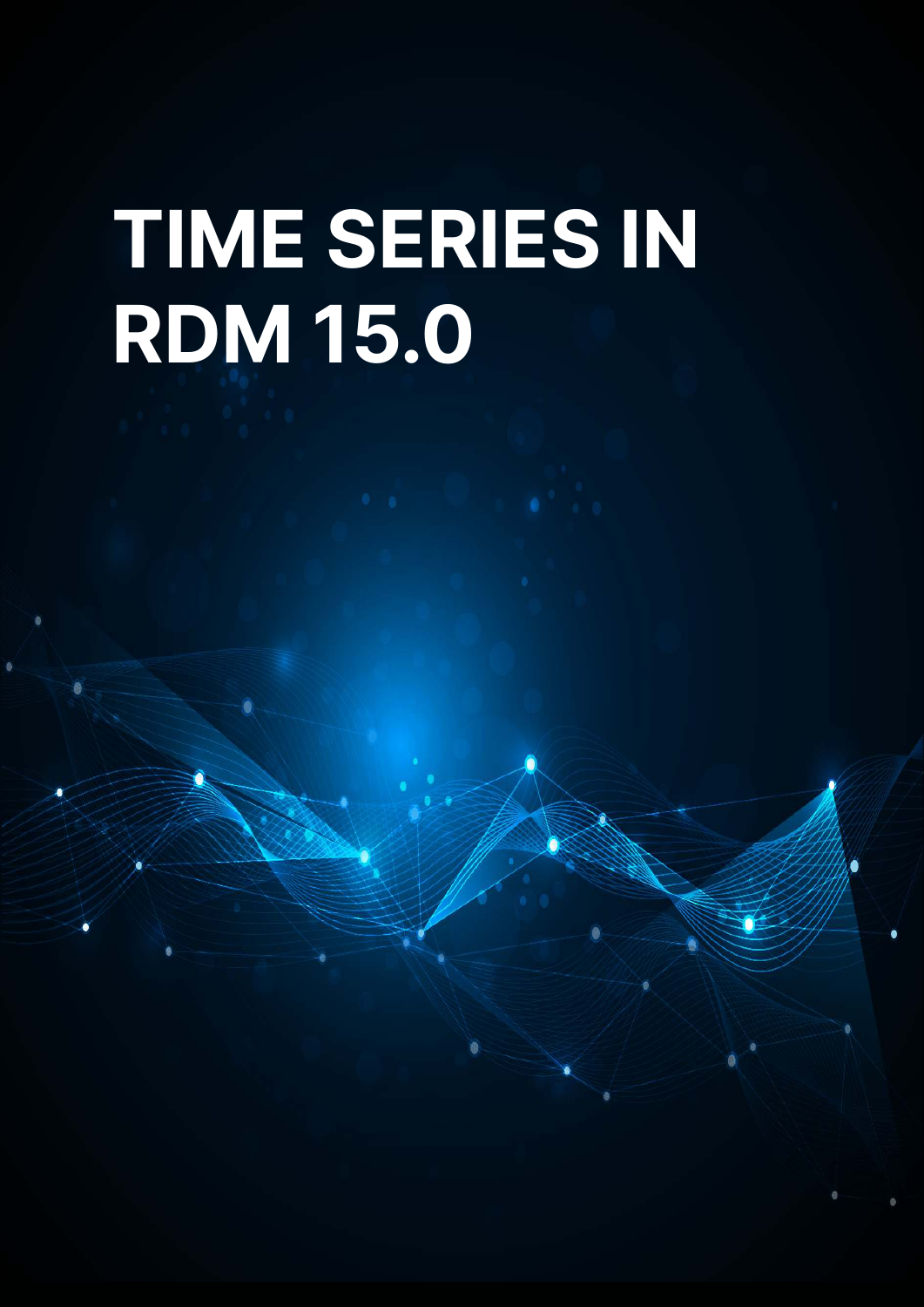# Introduction

We will first take a look at a high-level view of time series before diving into specifics for RDM. Time series is a data model for data that is collected periodically over some time. The data will typically be indexed, listed, analyzed, and graphed. There are mainly two domains for time series, which we will cover in the following subsections.

## The Time Domain

The first of the two domains is the time domain, where the data consist of discrete measurements with time stamps that are used to extract certain characteristics. This data can then be used for monitoring, reporting, or making future predictions. For efficient retrieval, storage, and lookup, the data is indexed, downsampled, and/or aggregated.

## The Frequency Domain

The other domain is the frequency domain, where the data consist of power spectrums. Instead of discrete measurements with respect to time, we have a power spectrum with respect to frequency over a time interval. Power spectrums with high frequencies will normally be over a short time interval while lower frequencies will be over a longer time interval. Data in the time domain can be converted to the frequency domain and vice versa by doing a Discrete Fourier Transform (DFT) or an Inverse DFT.

## Fast Fourier Transform (FFT)

Fast Fourier Transform (FFT) is a class of algorithms for the Discrete Fourier Transform (DFT). If you are unfamiliar with FFT, we would recommend the following resource:

● [But what is the Fourier Transform? A visual introduction.](https://www.youtube.com/watch?v=spUNpyF58BY)

RDM implements a simple, reasonably efficient algorithm with some limitations for converting data between the time domain and the frequency domain. If a more general solution or higher performance is needed than RDM offers we suggest  $\mathsf{FFTW}^1$ :

● [FFTW Home Page](http://fftw.org/)

The RDM FFT implementation has been integrated with the time series template classes presented later.

<sup>&</sup>lt;sup>1</sup> Please be aware that the license for RDM is incompatible with the free software license for FFTW. You will need a commercial license for FFTW.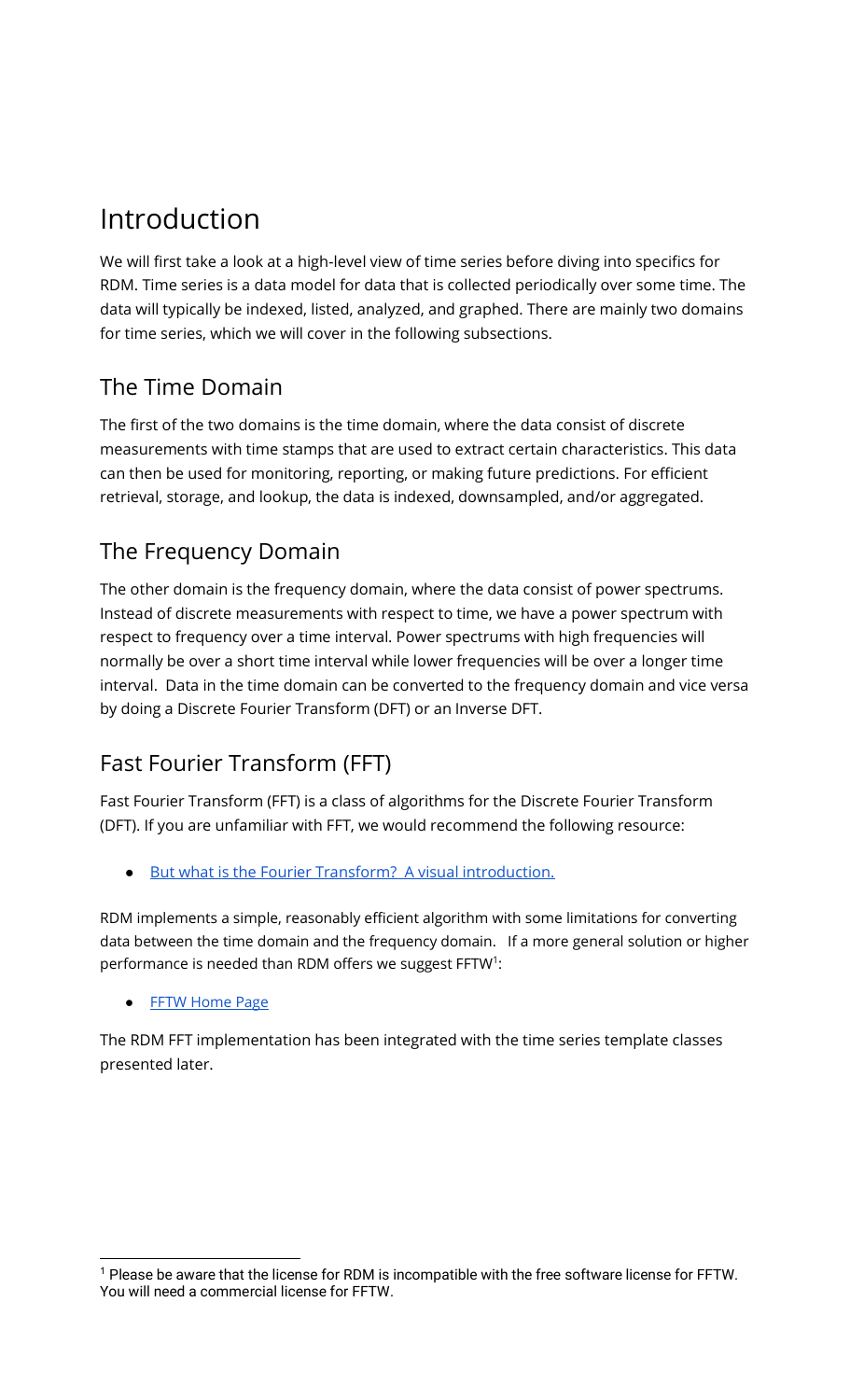# Raima Data Manager (RDM)

RDM 15.0 supports time series in the time domain and the frequency domain by use of template classes that can be used to process time series data before it is inserted into the database. We will come back to this later as we will start out with some of the general features of RDM and look into how they are particularly suited for time series.

The nature of time series data is that the data needs to be keyed using a timestamp and as data is collected, the timestamps always increase in value since the data is expected to be collected in real time. The same is the case for data that is deleted. We always delete the oldest data and therefore the timestamps of the deleted rows will also increase in value over time as we delete more rows.

Therefore, the main feature that a database needs for efficient handling of time series data is the capability to handle keyed data for which the keys for inserts and those for deletes both increase over time. RDM 15.0 implements [circular tables with optimized primary keys.](https://raima.com/circular-tables-and-optimized-primary-keys/) We will not cover this topic here; instead, we will jump straight to the discussion of template classes for time series.

## C++ Template Classes for Time Series

RDM provides a set of C++ template classes that can be used to process time series data in a chain of statically instantiated classes. We will first take a look at the data layout.

### Data or Table Layout

In its simplest form, the data consist of rows of the following format<sup>2</sup>:

```
create table measurement
\left( time_stamp_current uint64 primary key,
     value_current double not null
);
```
Data for this form will typically be raw measurements or downsampled measurements. The above table definition uses an unsigned 64-bit integer instead of the SQL timestamp type. Furthermore, the value store is just a double. These data types can be replaced with any other type since the template classes are agnostic about these types. However, the operators used in the template classes must be supported for the corresponding C++ types. To meet this requirement, these operators may need to be overloaded with additional operator functions. The columns have fixed names.

<sup>&</sup>lt;sup>2</sup> Use rdm-compile with the -s option to convert these SQL specified tables to C/C++ structs/classes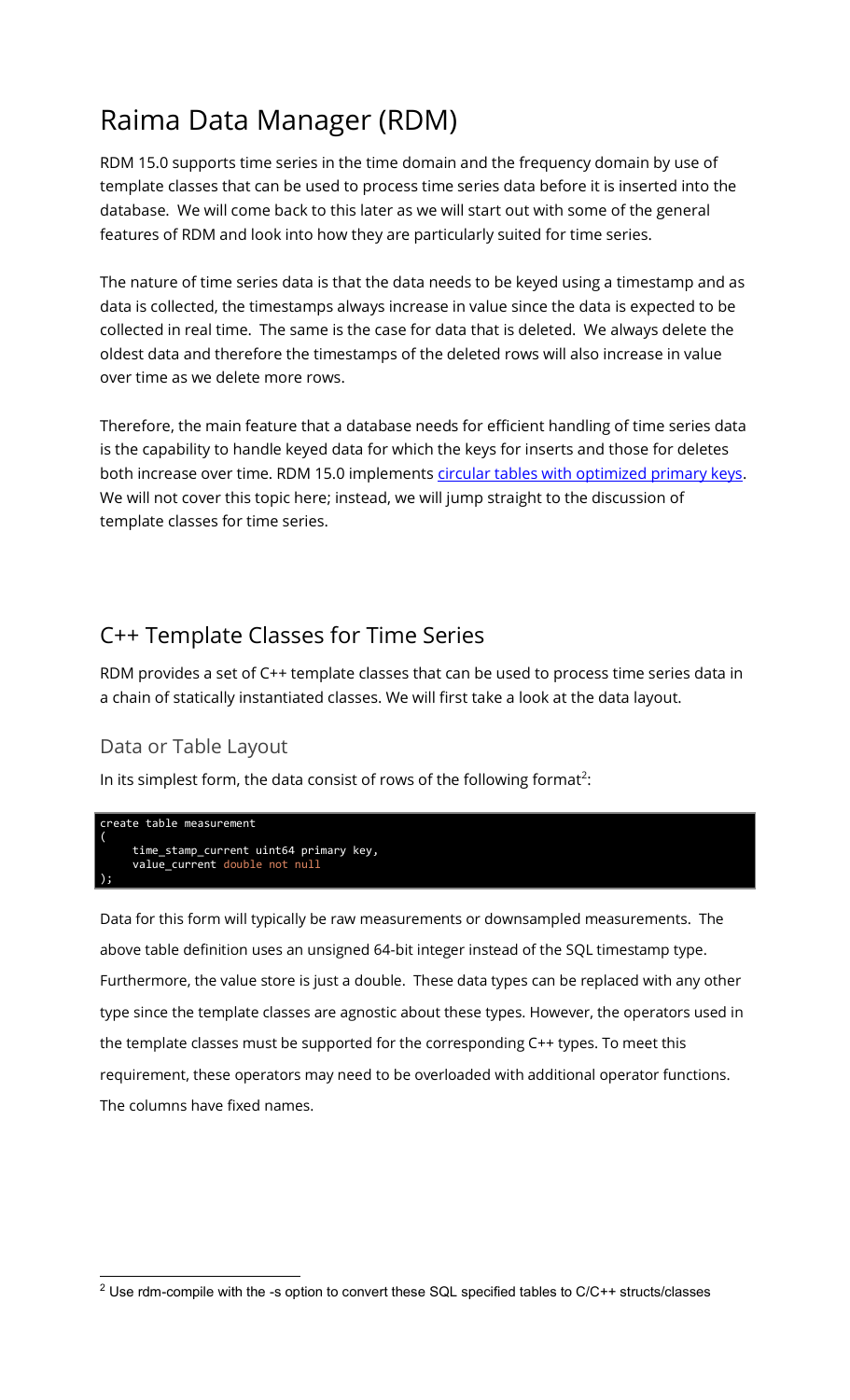Statistics of the data consists of rows of the following format:



Data using this format represents an aggregation of data for a time period instead of data for a particular time. We will not discuss this format any further except to mention that there are template classes that can convert data from the first form to this form.

A third form consists of rows of the following format:



Data using this format represents an aggregation or a transform of data for a time period. Compared to the first form, this one has a range with an array of values and two timestamps: One timestamp for the first value and one for the last value. This form can be used as a more compact representation of the first form, or it could be some kind of transformation of the original data. One such transformation is FFT.

#### Template Classes

RDM 15.0 includes the RDM Time Series API. It contains a set of template classes used for time series data manipulation. The template classes use data of the form presented in previous subsection. Each of these template classes implements methods for passing data from one class to the next class in a chain.

#### Methods Implemented

The first public method that must be called after the instantiation of these template classes is the init method. The init method takes a database handle as the parameter. There are also a number of put methods, one method for each row format applicable to a template class. The put methods are used to pass data on for processing or insert data into the database. Some of these template classes collect a certain amount of data before passing its aggregated information on to the next class in the chain. Many of those template classes allow the aggregated information to be passed on before a threshold for passing on information has been reached by explicitly calling a flush method.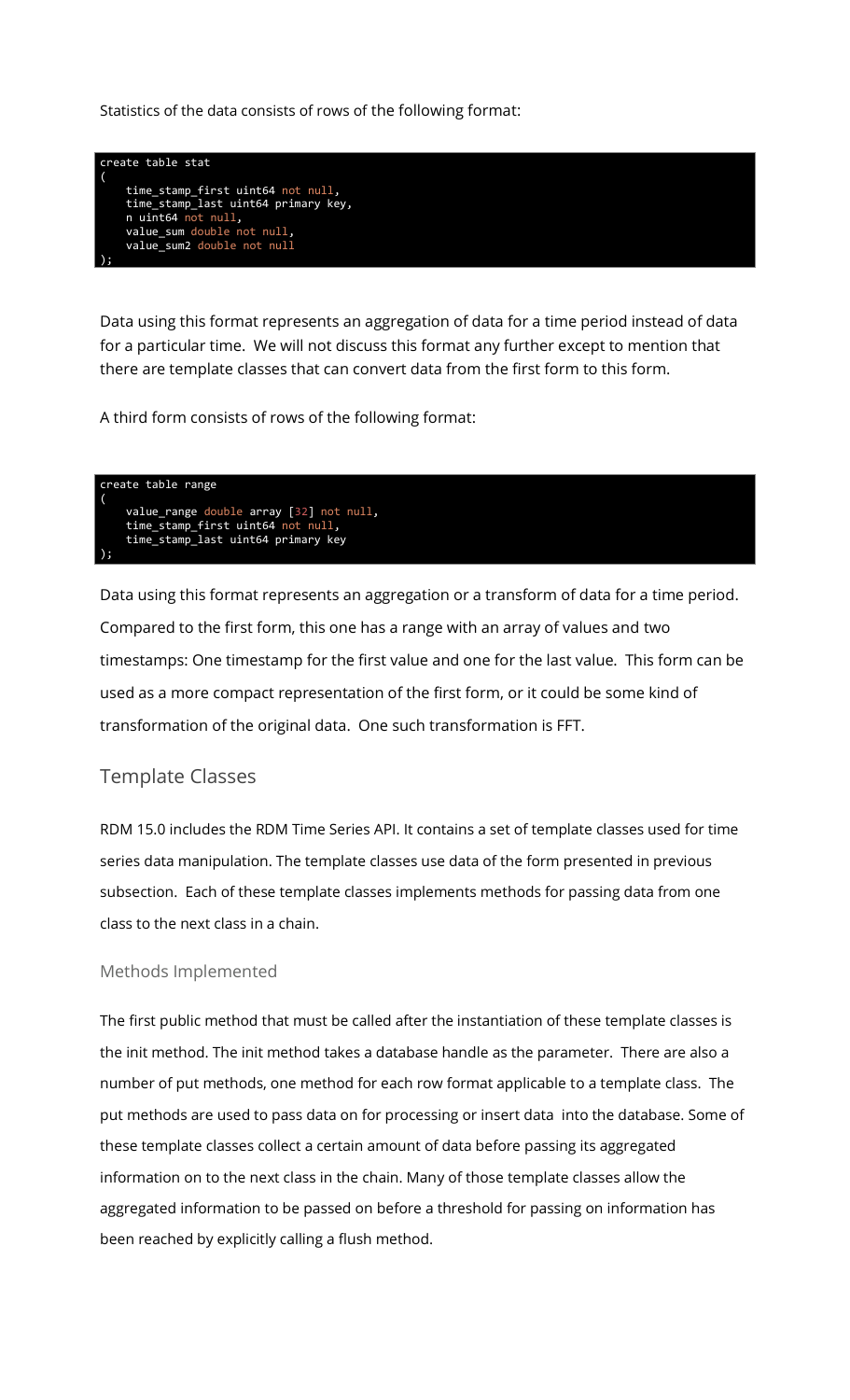There are also a few other public methods we will not cover in this article. To implement the template classes, some private methods were needed. For instance, in the event of an error, there are private methods used to restore the state. There are also methods that communicate which tables need to be locked when a transaction is started.

#### Actual Template Classes

We will give a brief overview of some of the template classes implemented in RDM. Many of these template classes can be extended to suit a specific purpose.

#### General Template Classes

A template class that is often the first class in a chain is the transaction template class. Strictly speaking, this class is not part of the time series template classes but is often used in conjunction with them. The transaction template class has the next class in the chain as the parameter. This class has extra methods for starting, committing, and rolling back a transaction. This class knows which tables need to be locked based on the next class in the chain (either directly the next class or indirectly any of the next classes). When rolling back a transaction, it also knows how to rewind the state of the next class (and its next classes) back to the state it had when the transaction was first started.

A time series chain without any processing would just have the insert\_row template class as the parameter to the transaction template class. In the general case, the insert\_row template class would often be the last class in a chain of classes. This class does not hold any state. Instead, it relies on a transaction class at the beginning of a chain to roll back the transaction if necessary.

#### Time Series Template Classes

Template classes for converting measurements to a range are; collect, fft\_abs, and fft\_abs\_positive. The collect template class simply produces a more compact representation of a number of measurements, where we use an array of values with a timestamp for only the first and the last measurement. The two fft template classes, on the other hand, will perform an FFT, producing the output that therefore represents a range in the frequency domain.

There are template classes for calculating arithmetic mean, geometric mean, and harmonic mean. A number of values or ranges are collected, and their mean values are computed and passed on to the next class in the chain.

Sometimes a chain needs to be split. This can be done using the split template class. A split template class passes on what it receives to two next classes. There are also template classes for doing 3-way, 4-way, and 5-way splits.

There are also template classes for doing statistics, scaling, downsampling, and custom computations. We will not cover those in this article.

Lastly, there is a template class for restoring the state of aggregate classes. This may be needed when a chain is shut down. When it comes up again, we may want to re-feed the data that was last collected in order to reproduce the state those aggregate classes had